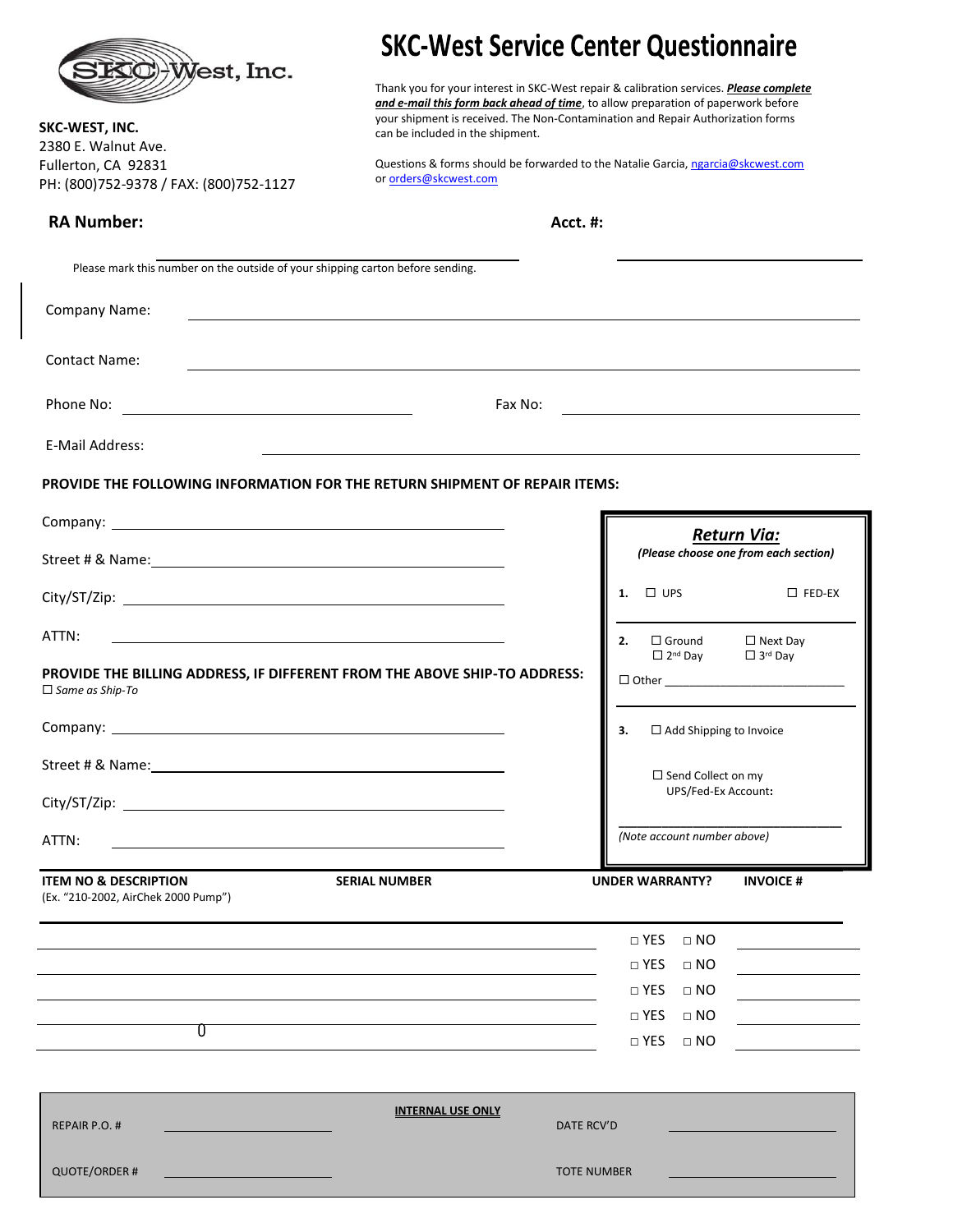

## **SKC West Service Center**

**SKC WEST, INC.** 2380 E. Walnut Ave. Fullerton, CA 92831 PH: (800)752-9378 / FAX: (800)752-1127

> You can rely on SKC sampling equipment to get the job done right. Experienced SKC Service and Repair Technicians are another thing you can rely on to keep your sampling equipment in optimal operating condition. Follow our easy service/repair return process for 100% satisfaction.

- *Standard lead-time for service & repairs is 3 – 4 weeks. Please contact the office if you require a RUSH repairs.*
- *We provide a written quotation for recommended additional repairs. These charged must be approved before we will further service the instrument. If these charges are not approved, the standard service fee will still apply.*
- *Please be sure to submit all of the completed required forms to avoid any delays. This would include the Repair Questionnaire, Repair Authorization & the Decontamination forms.*
- *SKC-brand equipment that has been serviced or repaired will have a 90-day service warranty.*
- *The accompanying Decontamination form must be completed and returned to us. It can be returned ahead of time by fax or e-mail, or included in your shipment. Service will not begin until the completed Decontamination form is received. This could cause delays of up to 2 – 3 weeks on your service request.*

Standard Pump Service includes inspection, replacement of wearable parts (including stack if needed\*), and recalibration. Standard service does **not** include motor, battery, or control board replacement; additional fees will be added for these components. SKC West will contact you for authorization.

Please note that if an instrument is beyond repair and not cost effective, the customer will be given the option to replace their pump with a new unit. A quote will be provided, and SKC West will wait for approval from the customer before proceeding.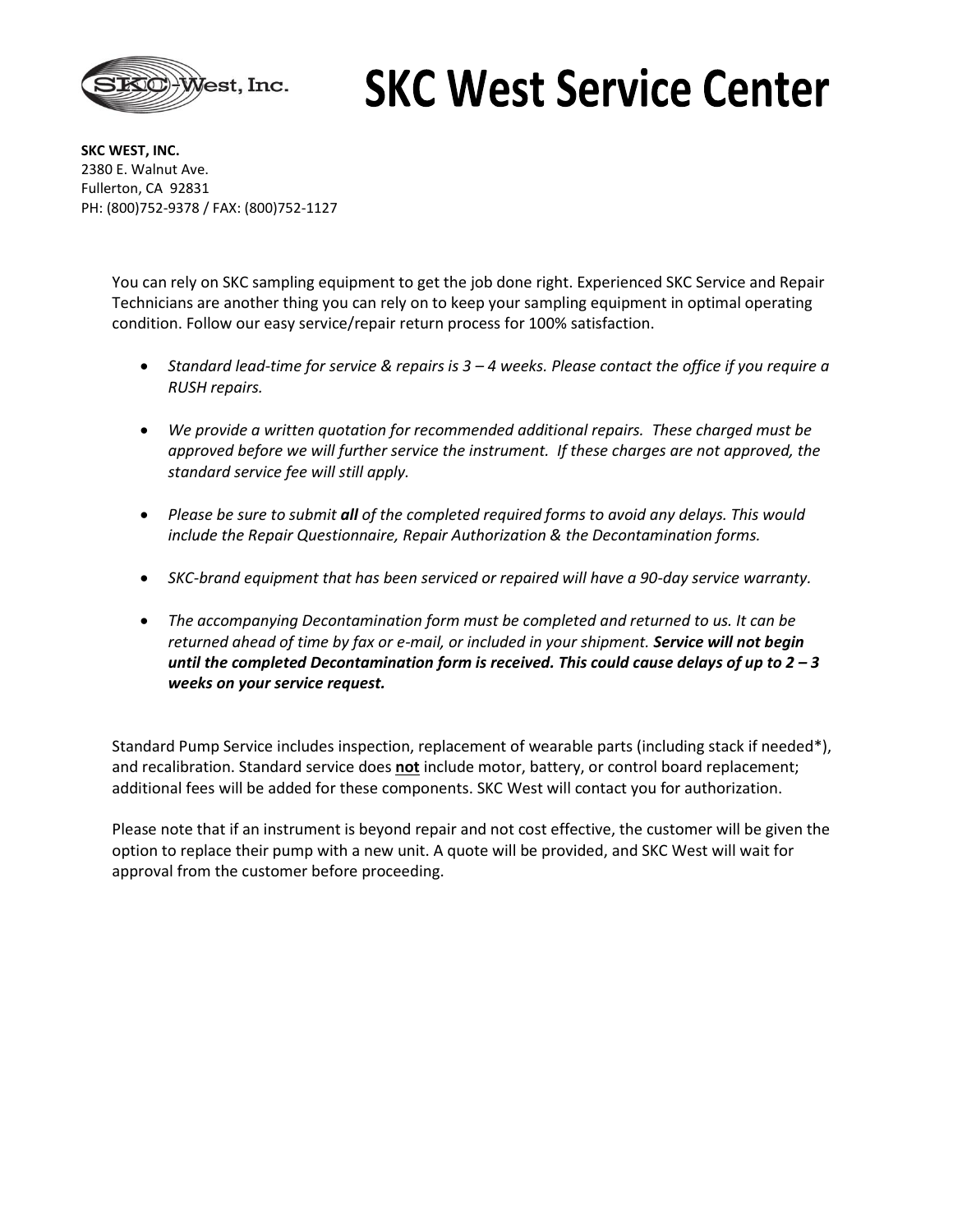

### **SKC West Service Center Payment Authorization**

**SKC WEST, INC.** 2380 E. Walnut Ave. Fullerton, CA 92831 PH: (800)752-9378 / FAX: (800)752-1127

> To process your service request, we require prior approval at this time for the basic service flat fee. **By signing below, you are authorizing the service flat fee per unit\*.**

The basic service flat fee includes labor, calibration, and wearable parts. Additional charges would include replacement of batteries, motors, circuit boards & entire pump casing. If the charges will exceed the basic service flat fee amount, we will contact you to obtain additional authorization.

#### **\*Sign Here to Authorize**

#### **PLEASE CHOOSE A PAYMENT OPTION BELOW**

 $\Box$  We have a Net-30 invoice account with SKC West and would like to submit a purchase order for the service cost. My purchase order number is:

P.O. Number

 $\Box$  We would like to provide our credit card information for the service cost.

**Credit Card Number Contains the Contract of Credit Card Number Credit Card Number** 

Signature Security Code Security Code Security Code Security Code Security Code

Credit Card Billing Address